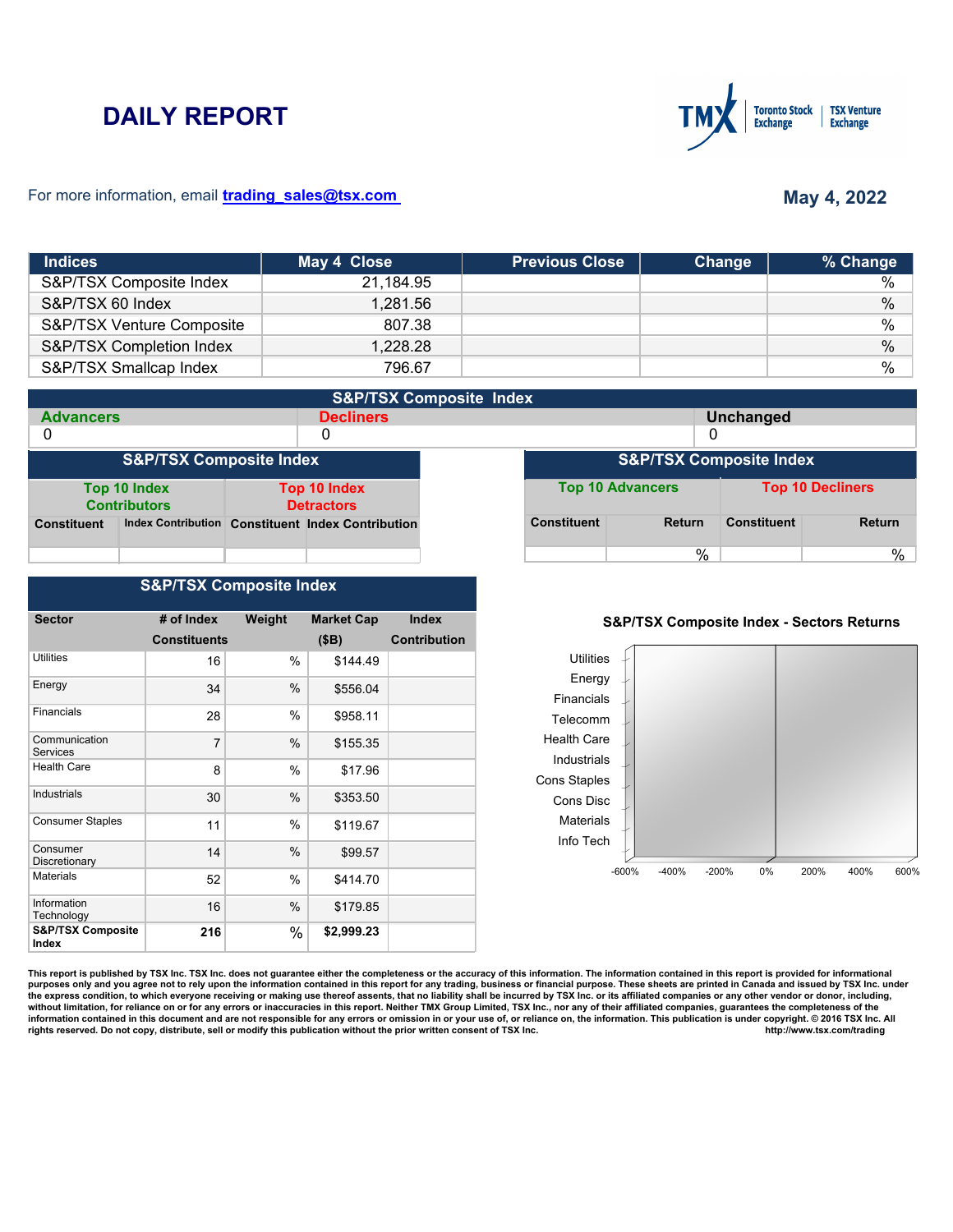

|            | Top 20 TSX Symbols by Volume |                  | Top 20 TSX Symbols by Value |                   |
|------------|------------------------------|------------------|-----------------------------|-------------------|
| Symbol     | <b>TSX Volume</b>            | <b>TSX Value</b> | Symbol                      | <b>TSX Volume</b> |
| ATH        | 19,073,331                   | \$48,998,078     | ΙTD                         | 5,951,916         |
| <b>TVE</b> | 11,539,093                   | \$58,119,864     | <b>ENB</b>                  | 8,500,780         |
| <b>MFC</b> | 11,203,072                   | \$284,570,137    | SU                          | 9,832,014         |
| <b>CVE</b> | 10,210,728                   | \$259,384,486    | <b>BMO</b>                  | 2,868,362         |
| AR.        | 10,065,654                   | \$21,495,146     | <b>CNR</b>                  | 2,434,443         |
| SU         | 9,832,014                    | \$467,598,977    | <b>RY</b>                   | 2,792,363         |
| BBD.B      | 8,892,363                    | \$11,415,438     | <b>CNQ</b>                  | 4,138,052         |
| <b>ENB</b> | 8,500,780                    | \$487,906,668    | <b>SHOP</b>                 | 521,944           |
| <b>BTE</b> | 8,252,609                    | \$56,716,599     | <b>BNS</b>                  | 3,665,809         |
| <b>IMG</b> | 8,126,654                    | \$21,447,144     | <b>MFC</b>                  | 11,203,072        |
| <b>HND</b> | 7,028,188                    | \$19,472,781     | <b>BCE</b>                  | 3,769,840         |
| <b>CPG</b> | 6,761,688                    | \$64,083,251     | <b>CVE</b>                  | 10,210,728        |
| ΤD         | 5,951,916                    | \$559,811,502    | NTR                         | 1,632,744         |
| <b>ARX</b> | 5,771,295                    | \$107,970,431    | <b>TRP</b>                  | 2,825,241         |
| ABX        | 5,429,058                    | \$158,977,572    | <b>PPL</b>                  | 3,799,749         |
| XIU        | 5,093,210                    | \$163,867,375    | <b>SLF</b>                  | 2,851,464         |
| <b>WCP</b> | 5,058,056                    | \$53,985,658     | XIU                         | 5,093,210         |
| MEG        | 4,957,710                    | \$107,323,469    | ABX                         | 5,429,058         |
| <b>CNQ</b> | 4,138,052                    | \$341,741,325    | <b>CP</b>                   | 1,611,772         |
| <b>XEG</b> | 3,962,359                    | \$64,640,535     | <b>NA</b>                   | 1,508,969         |

| <b>TSX</b>           |                  | <b>ITSX ANONYMOUS TRADING!</b> |                 |
|----------------------|------------------|--------------------------------|-----------------|
| Daily Volume         | 487.851.768      | Daily Volume                   | 211.896.339     |
| Daily Value          | \$12,843,141,680 | Daily Value                    | \$5,158,080,389 |
| Daily Trades         | 1,361,968        | Average Trade Size             | 308             |
| Daily Symbols Traded | 2,120            | % TSX Volume                   | 43.43 %         |



| Top 20 TSX Symbols by Value |                   |                  |  |  |  |
|-----------------------------|-------------------|------------------|--|--|--|
| Symbol                      | <b>TSX Volume</b> | <b>TSX Value</b> |  |  |  |
| ΠD                          | 5,951,916         | \$559,811,502    |  |  |  |
| <b>ENB</b>                  | 8,500,780         | \$487,906,668    |  |  |  |
| SU                          | 9,832,014         | \$467,598,977    |  |  |  |
| <b>BMO</b>                  | 2,868,362         | \$395,411,501    |  |  |  |
| <b>CNR</b>                  | 2,434,443         | \$377,878,292    |  |  |  |
| RY                          | 2,792,363         | \$368,727,790    |  |  |  |
| <b>CNQ</b>                  | 4,138,052         | \$341,741,325    |  |  |  |
| <b>SHOP</b>                 | 521,944           | \$313,993,088    |  |  |  |
| <b>BNS</b>                  | 3,665,809         | \$304,926,051    |  |  |  |
| <b>MFC</b>                  | 11,203,072        | \$284,570,137    |  |  |  |
| <b>BCE</b>                  | 3,769,840         | \$261,281,420    |  |  |  |
| <b>CVE</b>                  | 10,210,728        | \$259,384,486    |  |  |  |
| <b>NTR</b>                  | 1,632,744         | \$221,987,457    |  |  |  |
| TRP                         | 2,825,241         | \$200,508,064    |  |  |  |
| <b>PPL</b>                  | 3,799,749         | \$188,976,743    |  |  |  |
| <b>SLF</b>                  | 2,851,464         | \$185,533,709    |  |  |  |
| XIU                         | 5,093,210         | \$163,867,375    |  |  |  |
| <b>ABX</b>                  | 5,429,058         | \$158,977,572    |  |  |  |
| CР                          | 1,611,772         | \$153,408,650    |  |  |  |
| NA                          | 1,508,969         | \$139,588,974    |  |  |  |

| <b>ETF Trading</b> |                 |                     |          |  |
|--------------------|-----------------|---------------------|----------|--|
| Daily Volume       | 49,645,356      | Average Trade Value | \$13.029 |  |
| Daily Value        | \$1,033,079,717 | Average Trade Size  | 626      |  |
| # Trades           | 79.291          | # of ETFs Traded    | 881      |  |

|            | Top 10 ETFs by TSX Volume |                     |            | Top 10 ETFs by TSX Value |                     |
|------------|---------------------------|---------------------|------------|--------------------------|---------------------|
| Symbol     | <b>Market Volume</b>      | <b>Market Value</b> | Symbol     | <b>Market Volume</b>     | <b>Market Value</b> |
| <b>HND</b> | 7,028,188                 | \$19,472,781        | XIU        | 5,093,210                | \$163,867,375       |
| XIU        | 5,093,210                 | \$163,867,375       | <b>XEG</b> | 3,962,359                | \$64,640,535        |
| <b>XEG</b> | 3,962,359                 | \$64,640,535        | <b>XQQ</b> | 581,450                  | \$59,813,876        |
| <b>HOD</b> | 3,164,825                 | \$8,061,520         | ZEB        | 1,462,619                | \$55,175,321        |
| <b>HQD</b> | 2,099,490                 | \$15,876,378        | <b>HXT</b> | 1,028,446                | \$52,095,675        |
| <b>ZEB</b> | 1,462,619                 | \$55,175,321        | <b>XSP</b> | 762,064                  | \$34,344,696        |
| HQU        | 1,400,838                 | \$18,199,173        | <b>ZSP</b> | 456,470                  | \$26,993,188        |
| <b>HSU</b> | 1,142,168                 | \$18,664,685        | <b>ZQQ</b> | 265,953                  | \$25,209,069        |
| <b>HSD</b> | 1,085,685                 | \$8,174,194         | HOU        | 808,682                  | \$20,687,651        |
| <b>HXT</b> | 1,028,446                 | \$52,095,675        | HEU        | 357.881                  | \$20.426.073        |